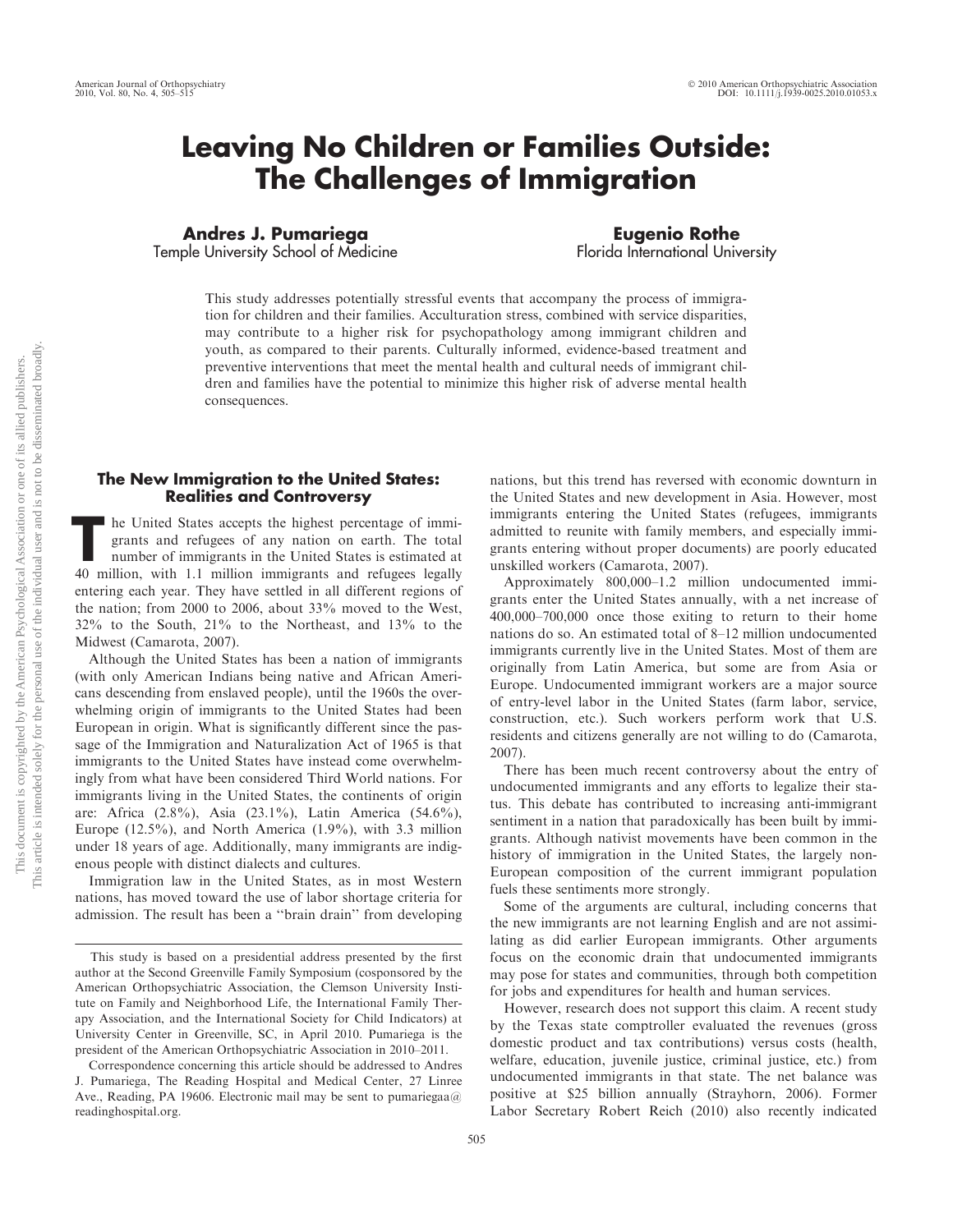that the United States needs continued open immigration in order to grow out of the current recession and to fulfill the massive unfunded entitlements for the baby boomer generation.

Immigrant children and children of immigrants comprise an increasing proportion of America's younger population. Immigrants comprise over 12% of the U.S. population, but their children are over 20% of the population under the age of 18. About 2.2 million children in the United States are recent immigrants; they currently comprise 22% of school-age children in the United States. Eighty percent of children of immigrants were born in the United States and thus U.S. citizens. The majority of children of immigrants—61% in 2003—live in families where one or more children are citizens but one or more parents are noncitizens. First- and second-generation immigrant children are the most rapidly growing segment of the U.S. child population (over 30% of the U.S. school population; Capps, Fix, Ost, Anderson, & Passel, 2004).

## Immigration and Cultural Adaptation

## Risks and Benefits

The decision to emigrate from one's home nation, culture, and community, and venture into a largely unknown environment is not one that is taken lightly by any immigrant. It is a painful decision, even though it entails the hope or actuality of improving one's own circumstances and those of one's family. Immigrants inevitably involve many costs to immigrants and their families: loss of extended family support, loss of familiar values and language, psychological distress, new economic challenges, and potential exposure to multiple traumas. The host nation also incurs costs (e.g., strains on educational and social services, economic dislocation of citizen populations, cultural conflict).

Of course, immigration typically occurs because it is expected to have benefits for immigrants and their families (economic and educational advancement; political, religious, and social freedom; in general, greater opportunity). Immigration often also contributes to the host nation's economy, demography, history, and culture.

A similar risk–benefit equation exists for immigrant children and children of immigrants. They are able to attain overall better physical health than cohorts in nations of origin, higher numbers of immigrant youth advancing into higher education, increasing the participation in U.S. economy. However, they face multiple challenges, including indicators of higher stresses and conflict in their U.S. families; disparities in economics, education, health, and mental health compared to other American youth; and increasing risks for mental health problems (compared to youth in nations of origin).

The process of immigration can involve many steps that are potentially stressful and even traumatic. These challenges are not faced as frequently by skilled, educated, and nonpolitical immigrants, but they are frequently faced by poorer immigrants or those leaving their nations under adverse circumstances. Some of these stressors even start during their lives in their home nations (war, political strife, natural disasters, poverty, and famine) and are often the very stressors that propel emigration. The migration journey itself can be fraught with many dangers (desert and ocean crossings, complicated legal processes, surreptitious departures, victimization by smugglers or other travelers)—amid, of course, the immediate loss of extended family supports, unless other relatives and friends have already immigrated and are available to provide immediate support.

When immigrants arrive in the host nation, they then undergo many new stressful experiences, such as multiple moves and geographic dislocations (in search of economic opportunity or better living environments), new economic pressures (from the prevailing consumer economy), and lengthy and complex legal proceedings (typical even for documented immigrants), all while learning a new language, new customs, and new legal and educational systems. Additionally, the reality of a long-term separation from family and friends (and at times even from parents) sets in while living in a strange environment. For undocumented families, there is the added risk and heightened stress from traumatic experiences at the hands of immigration authorities, including workplace, school, and home raids that may end in arrests and potential deportation.

The long-term stressors faced by immigrants (discrimination, threat of social and economic margination, community and domestic violence, and long-term economic stressors) are those already faced by other minority populations. Of course, these stressors and traumas can have significant adverse psychological impact, on first-generation immigrants, who may deny them (as a psychological defense). More subtly, effects may stretch across generations, with continuing effects on adaptation and acculturation.

The main long-term stressors for immigrant children and families are those resulting from xenophobia in the host culture and society. Xenophobia (negative prejudice directed against a national or ethnic group) usually expresses itself through subtle to overt discrimination and social and economic marginalization. Racism can also be a component of xenophobia, given the racial differences seen in the newer immigrant groups. Xenophobic attitudes can be associated with strongly held views around the need for assimilation by immigrants. In particular, critics may expect immigrants to speak English and to refrain from the use of any translation or interpreter services in the course of receiving public services. Fears of terrorism in today's environment are another common form of expression.

The more extreme forms of xenophobia are associated with the anti-immigrant movement (related to the controversy around undocumented immigration) and the formation of antiimmigrant militia groups to patrol the borders with Mexico. The U.S. federal government itself has recently implemented military-style immigration enforcement raids in workplaces, homes, and schools. Thousands of undocumented immigrants have been apprehended, detained, and deported. Their children and other dependent family members may be left isolated and hiding in fear in their homes and communities with little means of support. These raids have had particularly adverse effects among the children of affected immigrants, often resulting in acute stress reactions and posttraumatic stress disorder (PTSD) symptoms. Poor and inconsistent social services responses by local agencies and communities have added to the distress experienced by children and families (Capps, Castaneda, Chaudry, & Santos, 2007; Chaudry et al., 2010).

Anti-immigrant violence has been reported in rural U.S. towns, resulting in serious injuries and even deaths. Many of these have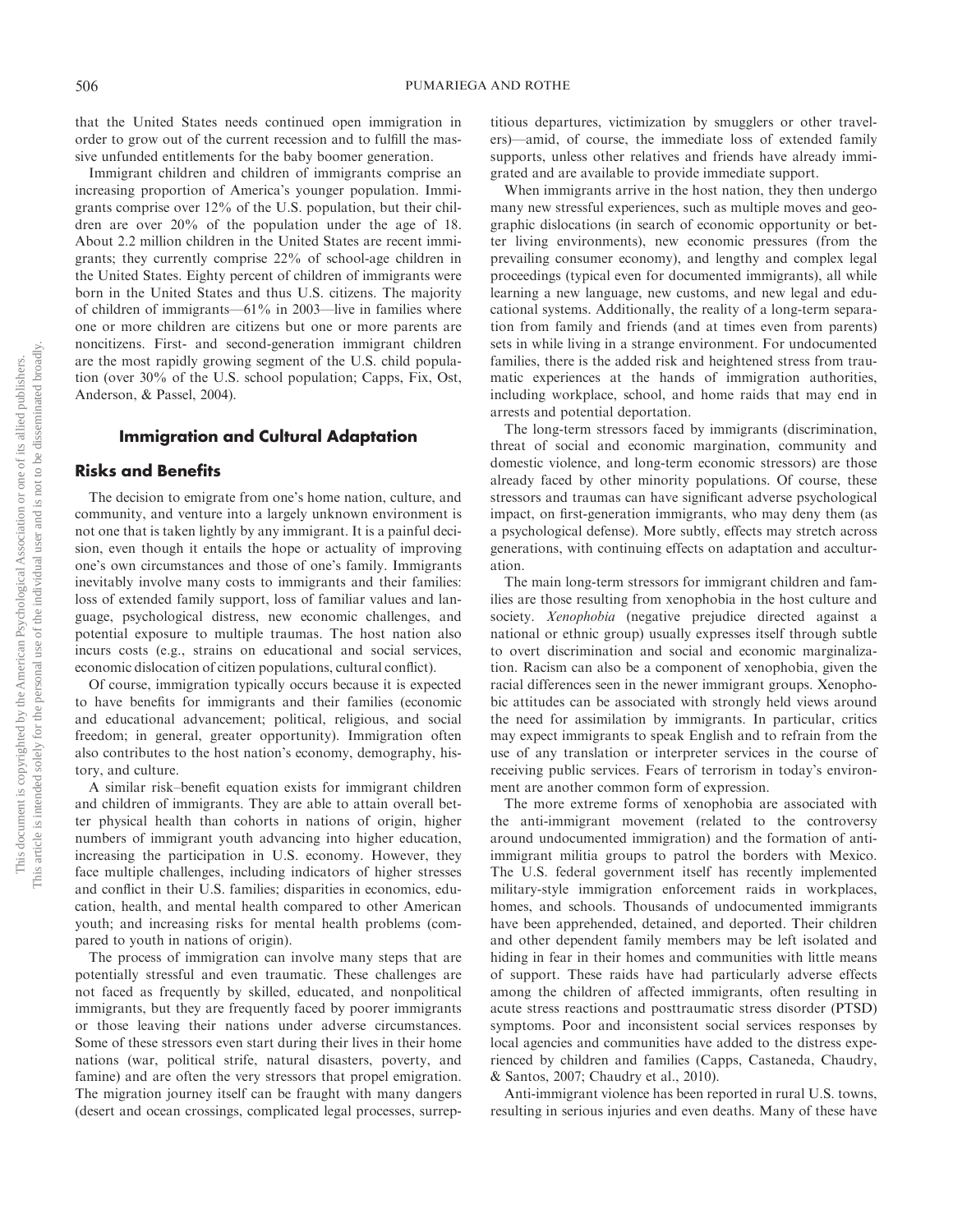been triggered by immigrant Latino immigrant men engaging in relationships with local Caucasian women, some of them from Eastern European immigrant backgrounds (Hamill, 2008).

Another result of xenophobia has been school bullying against immigrant children by mainstream or more assimilated youth. One recent case involved an Irish immigrant adolescent engaged in a brief relationship with a popular male student in her high school. This relationship stirred resentment by other girls, who taunted her with anti-Irish ethnic slurs (face-to faceand in electronic social media) until she finally committed suicide by hanging. The striking aspect of this incident was that it involved a European Caucasian (Irish) immigrant living in a community predominately populated by the people of the same ethnicity (Eckholm & Zezima, 2010). Such incidents, along with the militancy of many descendants of immigrants in the anti-immigrant cause, raise the possibility of projected ethnic self-hate underlying such incidents and behaviors.

## Refugee Children and Their Families

Because of the circumstances surrounding their emigration, refugee families and children face even greater stressors. They face many of the stressors described earlier, at times even more acutely. If their dislocation from their home nation was abrupt or if it involves acute traumatic events (such as war, political persecution, or disasters), they may have faced extended periods in refugee camps, with adverse conditions and high rates of victimization (including criminality, physical and sexual violence, and bullying or intimidation). Refugees (particularly refugee children) exposed to war experience very high rates of acute stress disorder, PTSD, depression, and anxiety, either postmigration (Arroyo & Eth, 1985) or in camps (Rothe et al., 2002). Refugees also suffer from more sudden and unpredictable separations from family and other supports, more extended disconnection from these critical supports, and uncertainty about the permanency of their residency in the host nation (relocation vs. return to their homeland, facing many risks if they return).

There is a growing subpopulation of the ''new immigrants'' who are primarily political exiles and whose exit was less abrupt and traumatic (such as Eastern Europeans, the early Cuban émigrés, Venezuelans, and West Africans). Along with refugees, they also face unique longer term stressors, such as uncertain legal status, expectancies (at times unrealistic) to return to their homeland pending political changes, and the development of an "exile mentality" that makes rootedness and adaptation difficult (Rothe & Pumariega, 2008).

## Acculturation and Adaptation

Culture is the shared collective knowledge, beliefs, skills, and traditions that allow a group of people and families to adapt successfully to their ecological contexts over multiple generations and often millennia. The process of learning about and adapting to a new culture is termed acculturation (Berry, 1980). What is commonly believed to be the ideal outcome of this adaptation for immigrants is that of *integration or biculturality*, where the immigrant maintains their identity rooted in their culture of origin and learns to navigate the host cultural environment by combining aspects of the host culture along with aspects of the culture of origin in their cognitive and behavioral repertoire.

Instead, some social critics and traditionalists emphasize assimilation as the ideal adaptation, where the native cultural orientation is replaced by that of the host culture. This was the preferred form of adaptation promoted by the United States for many decades for its multiple waves of European immigrants, with at times sudden rejections of traditional identifiers (such as names, language, customs, traditions, etc.) in order to fit into the American ''melting pot.'' However, potential knowledge and skills are lost in adaptation, as are connections of the individual to their heritage, extended family supports, and many other adaptive resources offered by the culture of origin. Some authors (e.g., Spiegel, 1971) have described psychological problems arising at normal developmental life stages in individuals (including European-origin ones) who have assimilated into mainstream American culture, but whose ambivalence becomes manifest in later life stages.

Bicultural adaptation is a challenge for immigrants who arrive as adults to the host nation with a fairly established personal, ethnic, and cultural identity, or who are less educated and have greater limitations in learning new concepts and knowledge (including language). It is additionally challenging if the cultural differences are greater, such as individuals from non-Western cultures.

The traditional ethnic enclave (such as Chinatowns in various cities and Little Habana in Miami/South Florida) has adaptive value in that it offers an initial base of community support for immigrants and their families from which they can move into the mainstream society once they obtain new knowledge and skills. Many older immigrants adopt a pattern of cultural separation or enculturation, where they remain in the ethnic enclave and maintain and prefer the values, beliefs⁄ practices, and language of their native culture and nation while rejecting those of the host culture (Berry, 1997).

Increasingly, however, immigrants settle in newer immigrant destinations in relatively homogenous regions where such same culture community support is limited, with consequences for higher levels of isolation and stress. Some younger first- and second-generation immigrants may become alienated from both cultures as a result of living in isolated in homogeneous communities, losing adaptational skills and language from their culture of origin, or both. They may become marginalized, and thus lose economic and social opportunities afforded by wider sociocultural contacts and activity (Berry, 1997).

Acculturation plays a significant role in the development of the immigrant children and children of immigrants. Culture is central to the understanding and interpretation of human psychological and psychosocial development. Culture influences such concepts and constructs as gender and relational roles, behavioral norms, and normative approaches to childrearing and discipline. Cultural values determine the cognitive skills (instrumental, analytical, social, etc.) and adaptive psychological skills that are reinforced as children develop (influenced by cultural values). Various protective beliefs, including taboos against certain risky behaviors, are also reinforced by different cultures. Cultural values are transmitted by the family to the child, and later reinforced by societal institutions such as schools, churches, and other community institutions.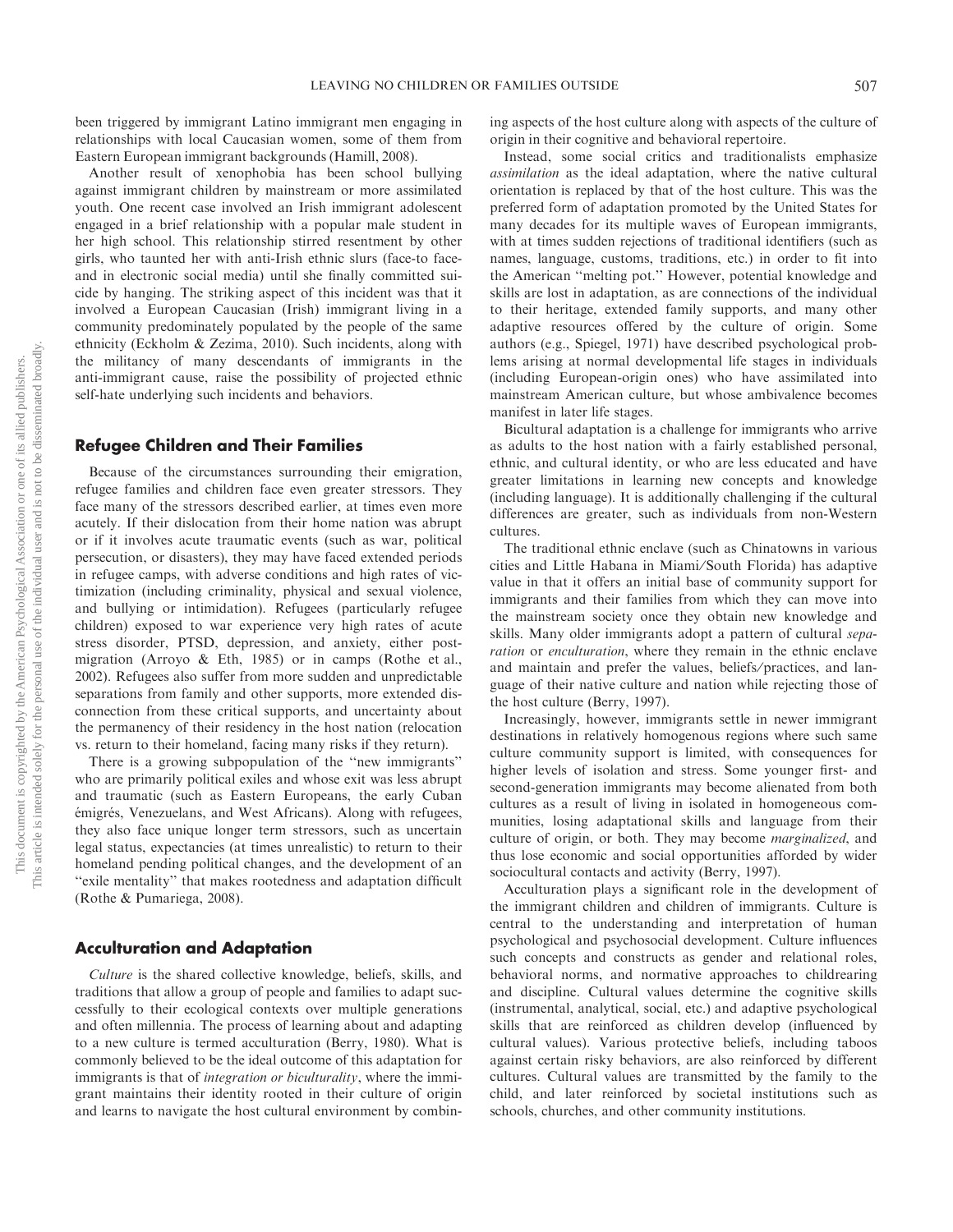#### Acculturation and Psychosocial Development

Immigrant and minority children face added challenges around their process of acculturation. There is often inherent conflict over the values and beliefs that are reinforced by the family in contrast with the community and societal institutions. They also face the challenges of discrimination and bias, which are seen from the earliest stages of development even among toddlers as they discover ''others.'' In fact, categorization bias (the propensity to categorize ''others'' of the same species by external characteristics) is even seen among other species (mammalian and avian), most acutely in primates (Rajecki, Ivins, & Kidd, 1977; Sackett, Holm, & Ruppenthal, 1976). Such categorization bias can be reified into social constructs, such as racism and xenophobia, within families and in societal institutions. In multicultural environments, some ''pecking order'' can be established, but it is not as reified. In minority/majority environments, racism and discrimination have been shown to contribute to ethnic self-hate by youth (Phinney, 1989).

The process of identity formation is another one that is critical in acculturation. Erikson (1968) defined identity as the unique sense of self that is derived from the influences of both the family and the extrafamilial world, with a past, present, and future. He argued that identity is a reciprocal concept that needs to be internally owned as well as externally validated by others. Ethnic identity is an important aspect of psychological identity. The development of ethnic identity is the process of ethnic exploration and resolution of the meaning of one's culture and ethnicity to individual identity, usually completed in adolescence or young adulthood (Erikson, 1968; Phinney, 1989; Umana-Taylor, Yazedjian, & Bamaca-Gomez, 2004). This is a process described eloquently by Obama (1995/2004) in his autobiographical account of his youth as he addressed his bicultural and biracial identity, a reality that is increasingly common in the United States. In this process, peer and family interactions are the ''mirrors'' against which psychological identity develops. The child and adolescent lives in and has to adapt to two worlds: the traditional one in their home and family, and the mainstream world of peers, school, and community. The child faces significant pressures from peers and the media to assimilate. The alternative may be social and economic marginalization.

Acculturation stress is the adverse effect of psychological conflict resulting from the process of acculturation, apart from the physical health and lifestyle effects of acculturation (Berry, 1997). This results from internal conflicts over cultural values (e.g., between achievement vs. family relations and family loyalty), pressure to assimilate to avoid discrimination and margination, the loss of natural protective beliefs and values, the loss of extended family and kinship social support (especially moving from an individualistic orientation from a family and collective orientation), and strains over changing roles (gender, relational, etc.).

A common source of acculturation stress is intergenerational cultural conflict, more recently termed acculturative family distancing (AFD). These conflicts are set up by the immigrant youth's greater cognitive flexibility, resulting in rapid assimilation into the host culture, especially their ready adoption of the new language, cultural norms, and particularly new expectations

around family roles and limits. In these contexts, immigrant parents have slower adaptation to the new cultural milieu, particularly as a result of greater enculturation and social isolation, difficulty in mastering the new language, and fears of new parenting role expectations and of their children's loss of their identification with the traditional culture (and consequently with their family). The conflicts between home and external community environments around cultural norms and values become acted out and these differences lead to intergenerational psychological conflicts. AFD has been reported among both Latino and Asian immigrant youth and families, and has been associated with an increased risk for youth substance abuse and conduct problems (Portes & Rumbaut, 1996; Szapocnik, Kurtines, & Fernandez, 1980), and more recently related to depression and anxiety (Hwang, 2006).

## Acculturation and the Mental Health of Immigrant Youth and Families

Epidemiological studies on the mental health of immigrants have been consistent in demonstrating that first-generation adult immigrants have lower levels of identified psychopathology than the mainstream population and than their children (Escobar & Vega, 2000; Oquendo et al., 2001). In analyses of data from the Epidemiological Catchment Area study, less acculturated individuals were found to have a better mental health profile, individuals with moderate acculturation had medium levels of mental health, and more assimilated individuals had the worst mental health outcomes. Suicide was also less prevalent in the less acculturated group.

The following hypotheses have been developed around these findings:

- 1. First-generation immigrants are naturally selected to be a more resilient group given their decision to emigrate against many odds, with the second-generation being ''softer'' and less resilient.
- 2. First-generation immigrants suppress their mental health needs in order to subsume them below their more basic and immediate needs for personal and material/economic security. Once the second-generation immigrants are more comfortably established, they can then pay attention to pent-up mental health needs.
- 3. The second-generation immigrants may identify more readily with the devalued and denigrated concepts of their ethnic identity, adopted from the xenophobic attitudes of the host culture, which may lead to ''ethnic self-hate'' and higher risk for psychopathology (Escobar & Vega, 2000).
- 4. Family support may be strained for immigrant youth because of AFD. This relationship may be responsible in part for the higher risk of psychopathology among immigrant youth and children of immigrants.

## Family and Community Factors

In the second-generation and generation 1.5 youth (born in the country of origin and raised in the host country and its culture), risk for mental health problems increases. Much of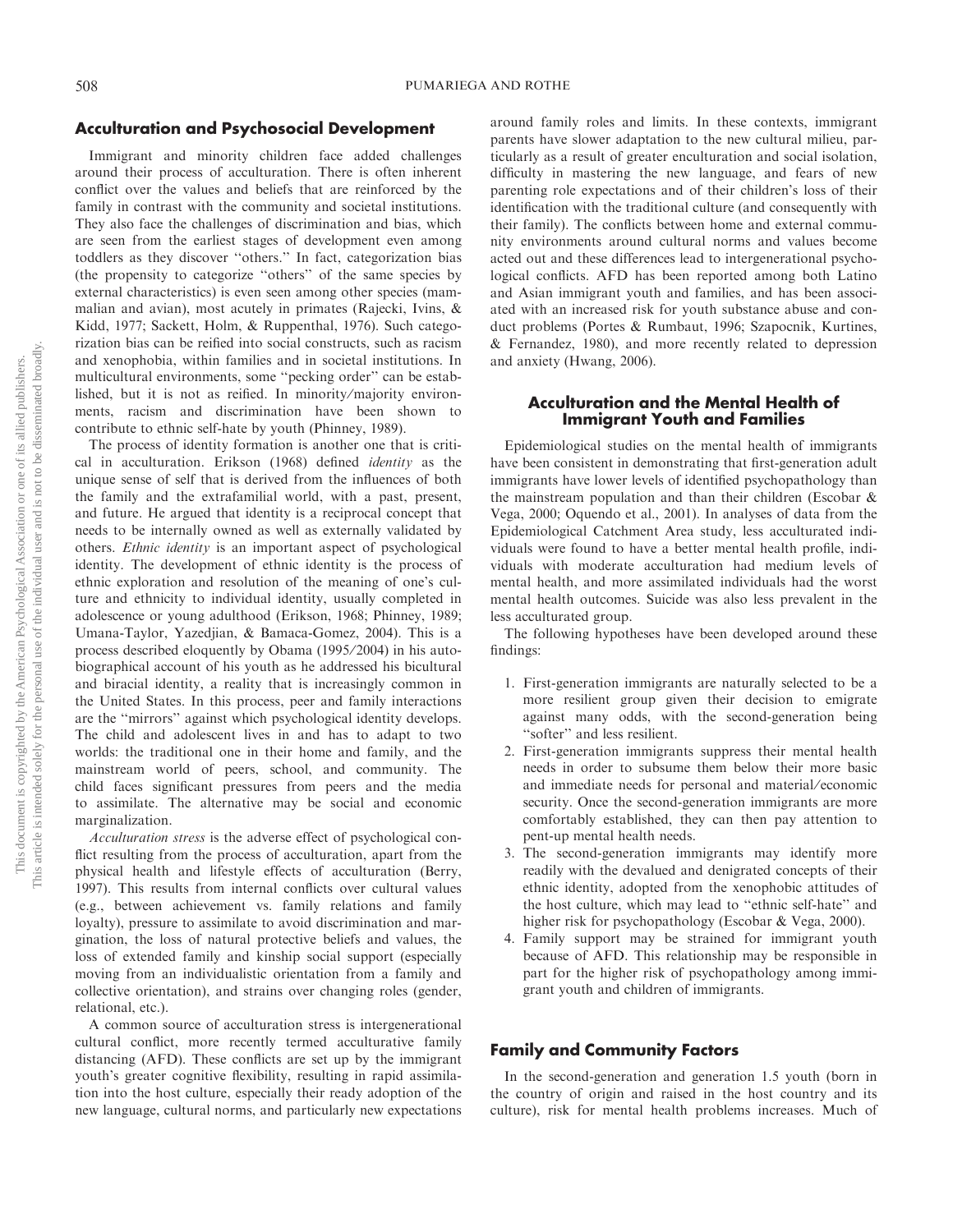their adaptation or lack thereof is highly dependent on family and community factors and circumstances. For example, Sullivan et al. (2007) found that integrated Latino immigrant adolescents who maintain heritage culture practices and adopt receiving culture practices reported higher parental involvement, positive parenting, and family support, but assimilated adolescents reported the greatest levels of aggressive behavior. Mena, Mitrani, Muir, and Santiestaban (2008) found that extended parental separations in Latino immigrant youth are linked to problem behaviors, and separations from mothers are particularly linked to depressive symptoms, especially for females.

Similarly, family relationships mediated the impact of Russian immigrant youth's acculturation stress, in both directions (Birman & Taylor-Ritzler, 2007). Youth and families in language-brokering contexts have shown higher levels of family stress, lower parenting effectiveness, poorer academic and emotional adjustment, and substance use in Latino immigrant youth (Martinez, McClure, & Eddy, 2009). Greater youth culture brokering is linked to less parental acculturation and more family conflict in Vietnamese immigrants (Trickett & Jones, 2007). These findings support concerns about the adverse psychological burdens of placing youth in the positions of being linguistic interpreters and cultural brokers for their lessacculturated immigrant parents.

Substantial research confirms the role of AFD in the mental health of immigrant youth and families. Immigrant families who perceived higher levels of AFD experienced more parenting difficulties (Buki, Ma, Strom, & Strom, 2003), whereas those perceiving lower levels of AFD reported less family conflict (Farver, Narang, & Bhadha, 2002). Asian immigrant youth who reported higher AFD experienced higher individual and family distress and risk for depression, with the quality of the parenting relationship between fathers and adolescents serving as a mediator (Hwang & Wood, 2009; Kim, Chen, Li, Huang, & Moon, 2009). Korean Canadian youth identifying with their traditional culture perceived their families as more supportive and less rejecting (Kim & Choi, 1994). Liu, Lau, Chen, Dinh, and Kim (2009) found that increased acculturation among immigrant mothers related to higher maternal monitoring and lower conduct disturbance in their children.

## Individual Factors

A number of early studies have found associations between higher acculturation/assimilation and risk for psychopathology among the children of immigrants. These studies not only support the findings of higher level of mental health problems in second-generation immigrants but also clarify the processes through which these generational disparities arise:

- 1. Greater degree of acculturation to U.S. cultural norms was associated with higher abnormal eating behaviors among Latina adolescents (Pumariega, 1986).
- 2. Substance abuse is higher among Mexican-origin youth living on the U.S. side of the border than among Mexican youth, with second-generation status, depression, male gender, and cultural factors (lack of family cohesion, unsupervised time with friends, no religious ties, media exposure) and school problems being predictors of higher risk

(Pumariega, Swanson, Holzer, Linskey, & Quintero-Salinas, 1992; Swanson, Linskey, Quintero-Salinas, Pumariega, & Holzer, 1992).

- 3. Suicidal ideation and attempts are more frequent in U.S. Mexican origin youth than Mexican youth, with cultural factors (lack of family cohesion, media exposure, nonsupervised time with friends, no religious ties) associated with higher suicidal ideation but not actual attempts (Pumariega et al., in press; Swanson et al., 1992). The findings around suicidality in many ways predicted the higher levels of suicidality found among Latino youth in the CDC Risk Behavior Survey (Eaton et al., 2008).
- 4. Latino children suffer from higher levels of anxiety than European origin or African American children, with significantly higher anxiety symptoms in second-generation versus first-generation Latino youth (Glover, Pumariega, Holzer, & Rodriguez, 1999).
- 5. Problem (externalizing) behaviors in Latino youth increase with increased acculturation, with that relationship mediated by parental involvement (Dihn, Roosa, Tein, & Lopez, 2002).
- 6. In a study of 285 Asian American youth, acculturation interacted with parent–child conflict to predict suicidality, with less acculturated Asian youths being at greater risk for suicidality in the context of high parent–child conflict (Lau, Jernewall, Zane, & Myers, 2002).
- 7. In a study of Japanese, Chinese, and Korean immigrant youth, age, acculturation, and cultural adjustment difficulties significantly predicted mental health symptoms (Yeh, 2003).

Recent studies have further reinforced the relationship between acculturation stress and psychopathology among immigrant youth. Fenta, Hyman, and Noh (2004) found that Ethiopian immigrant youth have rates of depression slightly higher than U.S. Whites (9.8% vs. 7.4%), but 3 times higher than their cohorts in Ethiopia (3.2%). Romero, Carvajal, Valle, and Orduña (2007) found that bicultural stress was higher for Latino and Asian origin youth and that it was significantly associated with depressive symptoms after accounting for ethnicity, socioeconomic status, gender, and age. In another study, Latina teens reported greater differences in traditional gender role beliefs between selves and their parents than Latino males, and higher levels of depression mediated by increases in family dysfunction (Cespedes & Huey, 2008). Lower levels of ethnic identity have been correlated to substance abuse risk, acculturative stress, and self-esteem in Latino youth (Zamboanga, Schwartz, Jarvis, & Van Tyne, 2009). Parental acculturation has been associated with antisocial behavior in Puerto Rican youth in both Puerto Rico and the Bronx, although youth acculturation was not correlated to psychiatric symptoms (Duarte et al., 2008). Latino youth with higher English language fluency reported greater violence exposure and PTSD symptoms than those with lower fluency, but no differences by English fluency (Kataoka et al., 2009). Acculturative stress in Latino youth has been correlated with physiological, concentration, and worry symptoms of anxiety, with perceived discrimination accounting for a large proportion of the variance (Suarez-Morales & Lopez, 2009).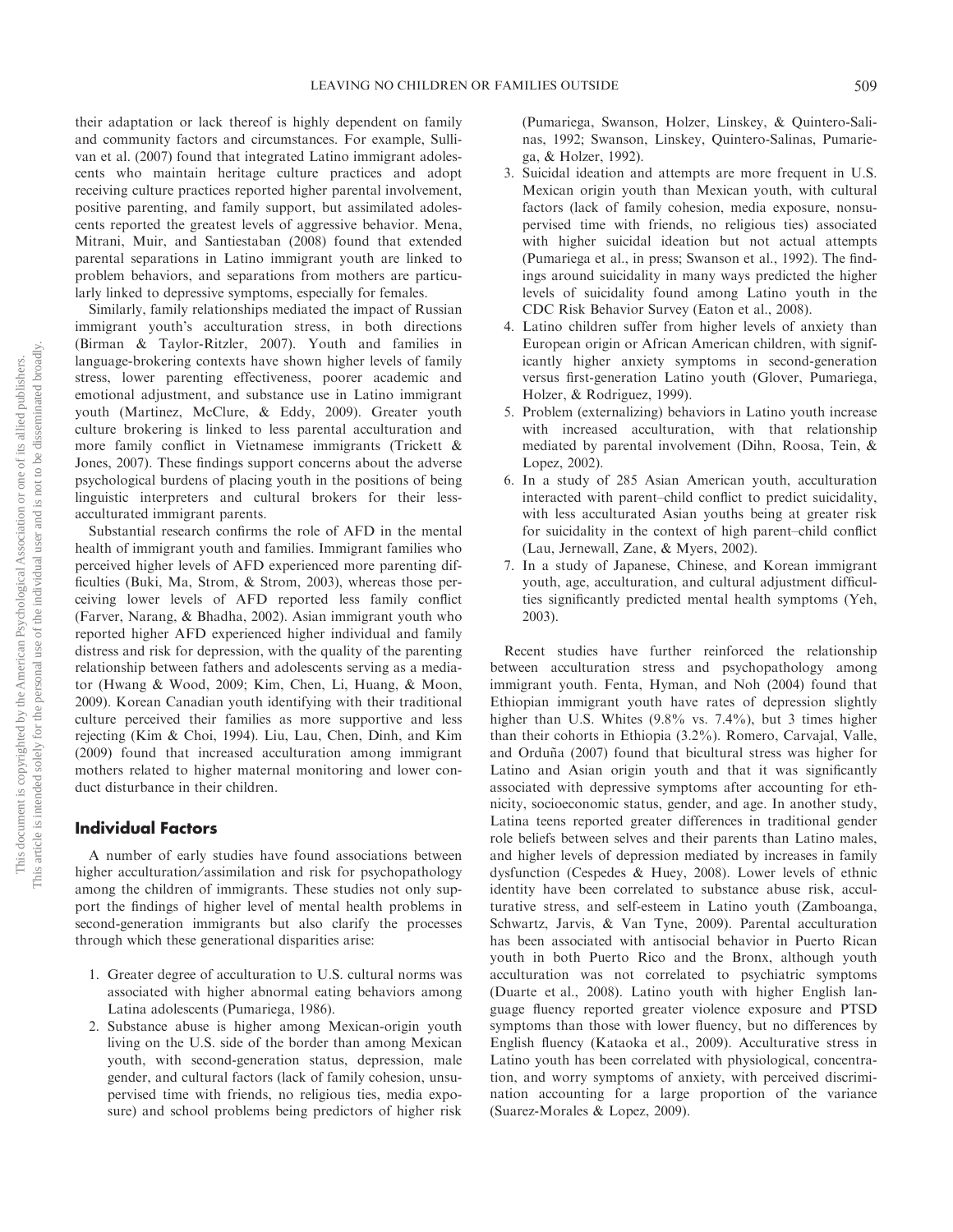#### Disparities in Services

In addition to acculturation stress, disparities in services may also contribute to the increasing risk for psychopathology being identified among immigrant children and youth. For example, Pumariega, Glover, Holzer, and Nguyen (1998) found that Latino youth used half as many counseling services as used by Whites and African Americans, and that first-generation Latino immigrants used even fewer services. For example, Latino youth use fewer mean visits in school-based health centers (Juszczak, Melinkovich, & Kaplan, 2003). A number of studies have similarly shown lower levels of utilization of mental health services by Russian, Bosnian, and Southeast Asian immigrants (Chow, Jaffee, & Choi, 1999; Hsu, Davies, & Hansen, 2004; Weine et al., 2000).

Yeh, McCabe, Hough, Dupuis, and Hazen (2003) found that Latinos and Asian youth showed higher levels of unmet mental health needs than Whites, but parents endorsed fewer barriers to care, with cultural factors influencing parental perceptions of barriers. A result of such disparities may be a high risk of referral of Latino youth to juvenile authorities for behavioral difficulties, with similar high rates for Southeast Asian immigrant youth (Vander Stoep, Evens, & Taub, 1997).

Ethnic disparities appear to play a role in the diagnosis and treatment of mental health problems among diverse immigrant populations of children and youth. Stevens, Harman, and Kelleher (2004) found an underdiagnosis of ADHD among Latino children, whereas Pina and Silverman (2004) found a differential expression of anxiety symptoms in Latino youth. Disalver (2001) found that Hispanic children with manic symptoms were diagnosed as ''socially deviant.'' Rates of prescribing psychotropic medication are lower for Latino and Asian youth than for Caucasians (Leslie et al., 2003; Martinez et al., 2009; Snowden, Evans-Cuellar, & Libby, 2003). Various studies have found significant disparities in the delivery of psychotherapy services in immigrant groups. For example, Pumariega et al. (1998) found half as much utilization of school-based counseling services among Latino youth versus Caucasian and African-American youth in Texas, while first-generation immigrant Latino youth utilized even fewer such services. Bui and Takeuchi (1992) and Lahey et al. (1996) found similar lower utilization of mental health services by Latino youth in Los Angeles and in New York respectively. Juszczak et al. (2003) found that Latino youth used fewer mean visits in school health centers than did African Americans.

#### Culturally Competent Mental Health Services for Immigrant Children and Families

## Cultural Competence Model for Mental Health **Services**

The concept of *culturally competent services* is critical in effectively serving immigrant children and youth and their families. Cross, Bazron, Dennis, and Isaacs (1989) defined cultural competence as the ability to serve people across cultural differences. They identified important provider characteristics in that regard (e.g., awareness and acceptance of differences; awareness of own cultural values; understanding of the dynamics of difference; development of cultural knowledge; ability to adapt practice to the cultural context of the patient). Cross et al. also identified important system characteristics in cultural competence (e.g., valuing diversity, cultural self-assessment, management of the dynamics of difference, institutionalization of cultural knowledge, and adaptation of policies, values, structure, and services to better address diverse cultural needs). Both types of characteristics are needed in order to deliver culturally competent services effectively.

For mental health services, as for other human services, culturally competent services can be operationalized in relation to phases of service delivery:

- Assessment includes attention to the cultural context of symptoms⁄ problems, symptomatic expression, youth and family acculturation, immigration history, related stressors or trauma, the context of adaptation, and cultural strengths.
- Linguistic support is critical for effective service delivery, whether through trained and certified interpreters or (preferably) clinicians who are fluent in the family's native language and familiar with their culture. The use of family members, especially children, as interpreters should be avoided at all costs. There should even be caution about using interpreters from the same community as the family, doing so may result in a breach of confidentiality.
- Family involvement is critical. Family therapy needs to focus on intergenerational conflicts, bridging the generational acculturation gap, mobilizing family supports, promoting respect for the traditional family structure, promoting some cultural flexibility on the part of parents and elders with their children, facilitating the negotiation of gender roles, and negotiating confidentiality, so that youth can have privacy but remain engaged with their families.
- Psychotherapy needs to be practical and problem solving. It should address immigration traumas, acculturation, and ethnic identity conflicts (internal or generational). The use of culturally specific modalities, themes, or stories may be helpful in addressing these issues.
- To build contextual (systemic) supports, clinicians should promote and utilize family strengths and community natural supports. As much as possible, they should avoid institutionalizing youth or removing them from their families and communities. If available, ethnically specific programs may be particularly effective. Additionally, case managers from the population of origin are needed, so that they can mobilize such community supports and serve as intermediaries between the immigrant family and the mainstream community agencies (schools, courts, child welfare, juvenile justice, and mental health).
- Pharmacotherapy, if utilized, should reflect genetic and dietary factors that impact on the metabolism of different medications. Clinicians should demystify the use of medications, provide effective education to youth and family members, and address cultural myths or beliefs that may intersect with the use of medications. At the same time, clinicians should respect the autonomy of and decision by parents and elders on using pharmacotherapy.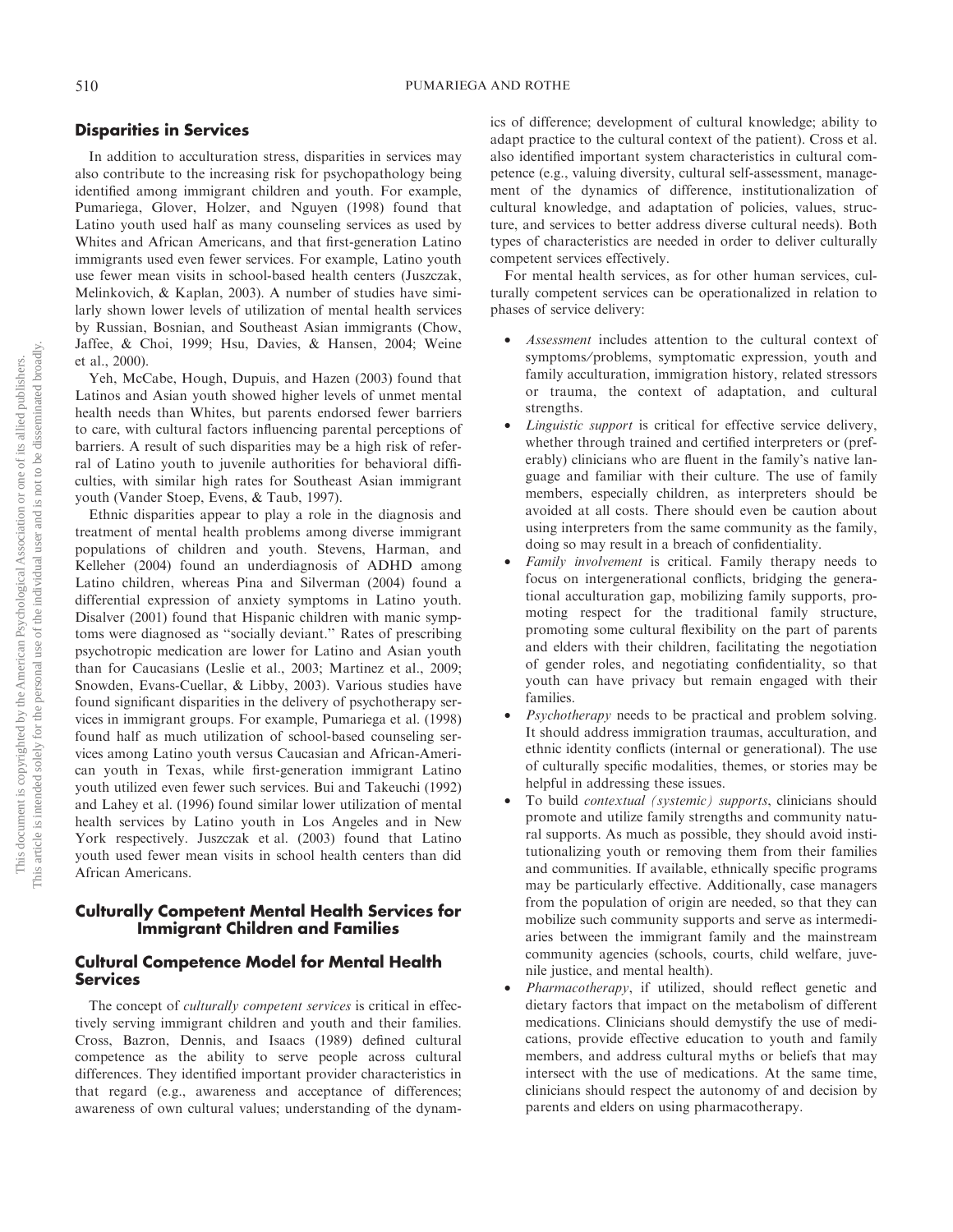## Culturally Informed Evidence-Based Practices

A number of culturally informed evidence-based interventions have been developed to address the special mental health needs of immigrant populations. For example, Brief Strategic Family Therapy (Santisteban et al., 1997), a family-based intervention focusing on AFD, has demonstrated significant improvements in addressing youth substance abuse and conduct disturbance, and has been adopted as a National Institute for Drug Abuse (NIDA) endorsed evidence-based practice. Culturally Informed and Flexible Family-Based Treatment for Adolescents (Santisteban & Mena, 2009) is a newer combined family and individual cognitive behavioral treatment (CBT) and psychoeducational intervention that runs 16 sessions twice weekly and combines interpersonal and crisis management skills borrowed from Linehan integrated and culturally relevant materials and themes relevant to Latinos. Cognitive Behavioral Therapy for Traumatic Stress (Kataoka et al., 2003) is a school-based, multilevel CBT intervention (group, individual, and psychoeducational) that is delivered by educators and mental health professionals in school settings and addresses acculturation stress and cultural trauma. Evaluation has demonstrated significant reductions in PTSD and depressive symptoms.

Culturally based interventions based on themes and practices from cultures of origin are also utilized to meet the unique mental health and cultural needs of immigrant populations. A number of these have been developed for Latino populations. For example, Cuento Therapy (Constantino, Malgady, & Rogler, 1994) is a culturally sensitive storytelling form of cognitive behavioral therapy using culturally based myths and stories. It has been shown to improve academic performance and selfesteem and reduced anxiety symptoms (Ramirez, Jain, Flores-Torres, Perez, & Carlson, 2009). Magical realism is a similar cultural intervention for traumatized Latino children (De Rios, 1997). Parenting interventions include Latino-specific parenting groups for parents with limited literacy (McGrogan, 1998) and group action planning for Latino families with youth with developmental disabilities (Blue-Banning, Turnbull, & Pereira, 2000). Rotheram-Borus et al. (1999) adapted the Hispanic media genre of telenovelas as part of an emergency room intervention with suicidal Latinas in Los Angeles; the result was a significant reduction in ER recidivism and subsequent suicide behaviors. The Club Amigas Latina youth mentoring program pairs Latina college and middle-school students, with mentee self-esteem having been shown to correlate with participants' commitment to the program (Kaplan, Turner, Piotrkowski, & Silber, 2009). Adaptation of traditional cultural approaches to services, such as the promotoras de salud model of neighborhood health care workers (Grames, 2006) and mental health collaboration with cultural healers (curanderos and santeros; Ruiz & Langrod, 1976), have also been used effectively.

#### Treatment of Refugee Children and Youth

A phased approach is recommended in providing mental health interventions to treat refugee children exposed to war or other traumas. The phases include: (a) establishing safety and trust; (b) trauma-focused treatment, with a focus on those who have had the greatest exposure; and (c) reintegration (rebuilding relationships and supports, assistance to the family and child in settlement and resumption of normal life activities, developing future goals and plans).

Brief grief resolution therapy and traditional healers and rituals can be used to address traumatic grief. Special attention must be given to the needs of unaccompanied refugee youth, who may be facing added trauma because of separation from their parents and family. Group psychosocial interventions and mutual support networks have also been used for that purpose. Promising evidence-based approaches that can also be considered for refugee children and youth include CBT, testimonial psychotherapy, narrative exposure therapy, eye-movement desensitization and reprocessing, and expressive techniques for younger children.

The establishment of psychosocial supports is essential for recovery from refugee-associated trauma. For children under 8, the primary aim of psychosocial intervention is to promote their development and well-being through parental support and psychoeducation, with a special emphasis on strengthening the mother–child interaction (Ehntholt & Yule, 2006; Pumariega & Rothe, 2003). Rothe (2008) has developed a psychotherapy model for treating child and adolescent refugees living inside refugee camps, in order to minimize psychological trauma and to prevent dissociative memories that result from these experiences. Birman et al. (2008) studied services provided by the International Family, Adult, and Child Enhancement Services (FACES), a service component of the Heartland Alliance for Human Needs & Human Rights. These services addressed the needs of children who experienced an average of 4.5 traumatic events before fleeing to the United States, coming from 32 different countries and speaking 26 different languages. They were served by immigrant and refugee-origin therapists who spoke 15 languages, language-matched as much as possible to meet the child's and family's needs. The study found that multimodal community-based flexible mental health services were most effective, with an average of over 100 hr of service per child.

# Immigration: Community and Societal Responses

# Preventive Approaches in Communities

There are beginning models for preventive services for immigrant and refugee children and their families in local communities that show promise in addressing the generational mental health risks for this population. Rousseau and Guzder (2008) described a number of promising school-based prevention programs for refugee children. Morse (2005) reviewed a number of promising preventive models and practices (mostly based in schools) to facilitate the adaptation of immigrant and refugee children and their families in the United States. These programs promote the development of adaptative family support, and community support for immigrant and refugee children and youth.

Among the innovations are 6- to 18-month newcomer programs to bridge gaps in students' academic backgrounds and integrate them quickly into the regular school program. In addition to English language training, literacy programs, and academic instruction, most programs offer cross-cultural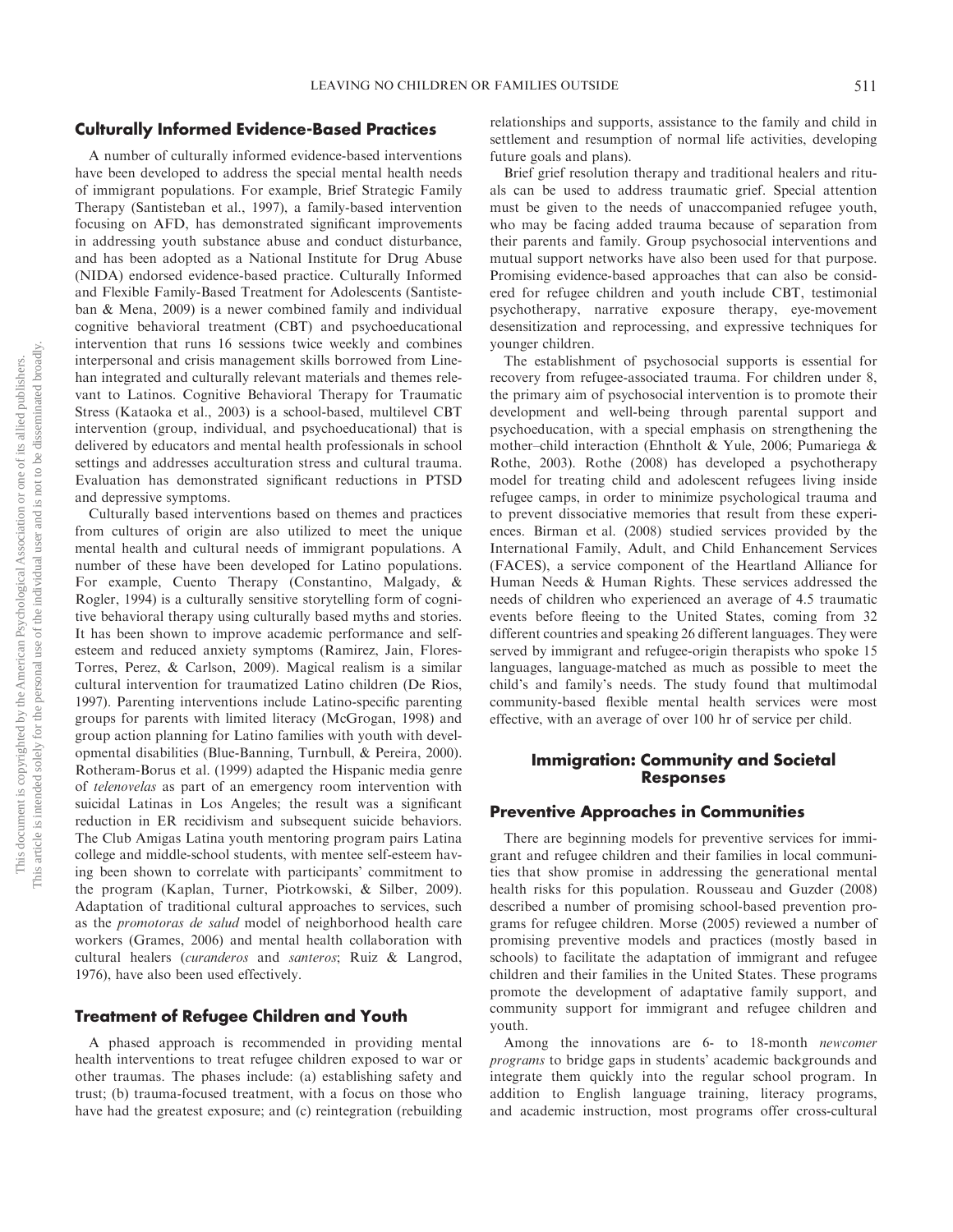orientation to help students become familiar with the school system and community. Most also provide broader human services, such as health care, mental health care, career counseling, and tutoring. They may also provide parents with school liaison services, adult English as a second language (ESL), community orientation, and help in accessing social services, health care, housing, and employment.

Programs for immigrant and limited-English-proficiency parents combine ESL instruction with social support. Among the topics covered are American norms for dating, the dangers of gang involvement, and opportunities for postsecondary education. In general, such programs strive to help parents overcome language barriers, cultural conceptions of the role of teachers, and lack of familiarity with the public school system. In contrast, however, to programs for preschool children, few programs target immigrant families with adolescent children.

After-school programs are important in helping immigrant youth to improve academic achievement, stay in school, and avoid risky behaviors such as pregnancy and substance abuse. These programs also provide academic assistance, language tutoring, recreational opportunities, behavioral counseling, life skills training, and cultural enhancement opportunities. They also provide parents with the training on school governance and educational programs. All of these models have demonstrated considerable success with a diverse range of populations, including Latino, Bosnian, Hmong, and African immigrant and refugee communities.

# Societal Response: Policy and Community Supports

The United States should make an investment in the health, education, and social welfare of immigrants. Although assimilation into the melting pot has been both discredited and rejected by many scholars and even by our newer immigrant populations, there is still a tendency to promote this model of adaptation indirectly. Our nation should develop and implement acculturation policies and practices (in human services and education) that facilitate immigrants both to learn their new host culture and to retain the strength-based, adaptive aspects of their cultures of origin.

Since passage of the Refugee Act of 1980, which incorporated the United Nations definition of refugee and standardized resettlement services for all refugees admitted to the United States, the Office of Refugee Resettlement has worked with 10 voluntary resettlement organizations to help newly arrived refugees settle into local communities. These organizations include Church World Service, Ethiopian Community Development Council, Episcopal Migration Ministries, Hebrew Immigrant Aid Society, International Rescue Committee, Kurdish Human Rights Watch, Lutheran Immigration and Refugee Service, U.S. Committee for Refugees and Immigrants, U.S. Conference of Catholic Bishops⁄Migration and Refugee Services, and World Relief. This collaboration has resulted in some important success stories, most notably in relation to Cuban émigrés and Vietnamese refugees. At the same time, however, policy makers have been hesitant to develop a broader and more systematic program for the facilitation of immigrant and refugee acculturation and adaptation based on these experiences. The community-based preventive models cited in the previous section can also serve as potential models for such broader efforts.

Mental health and support services are most effective in the context of a rational immigration policy that is based on rational national interests rather than on emotional (and often xenophobic) responses. These should include legalization pathways for undocumented immigrants, with the option for family reunification. Guest worker programs for unskilled immigrant workers with a "buy-in" option for residency might rationalize and regulate what is otherwise a chaotic and stressful process. Although the United States is a nation of immigrants, it is one that faces a demographic and cultural transition of historic proportions.

National policy to meet the challenges posed by this transition should include active preparation of Americans for 2050, which is the year that there will only be minority groups in the United States. Such efforts should include the education and preparation of homogeneous areas and populations of the United States for rapidly changing population make-up, promoting increased national diversity as a major national strength in the new global economic competition and in addressing internal financial and social challenges. The media and all institutions in civil society (schools, churches, volunteer organizations, etc.) should be recruited toward this important endeavor. Such public education efforts can support enhanced efforts toward preventive cultural adaptation programs and community supports for immigrant children and their families.

Further research is needed on the biological, sociocultural, psychological, and psychopathological factors underlying xenophobia and ethnic self-hate. These often appear to be two sides of the same coin and have the same intergenerational repetition among succeeding generations of immigrants, as does child abuse in families. They require significant societal attention in order to address them at their root causes. One recent example of recognition of the importance of this task is the adoption by the American Psychiatric Association Committee on Hispanic Psychiatrists (2010) of an official position statement on xenophobia, immigration, and mental health, which was drafted during the current national debate around immigration.

## Conclusion

Immigration has been a traditional characteristic of the United States and its national identity. However, its future success is more dependent on this unique characteristic than ever in its history. Immigrants, particularly immigrant children and the children of immigrants, are future citizens. Meeting their developmental, educational health, and mental health needs reduces marginalization, improves the overall social and community climate, and makes immigrants stakeholders in future of the nation. Meeting the adaptative needs of immigrant children and families minimizes future health, mental health, and social welfare expenditures. Furthermore, immigrants comprise a major portion of the future U.S. workforce, and meeting their health and educational needs maximizes the nation's potential for productivity and success.

Keywords: immigrants; refugees; children; families; mental health; cultural competencies; prevention; acculturation; assimilation;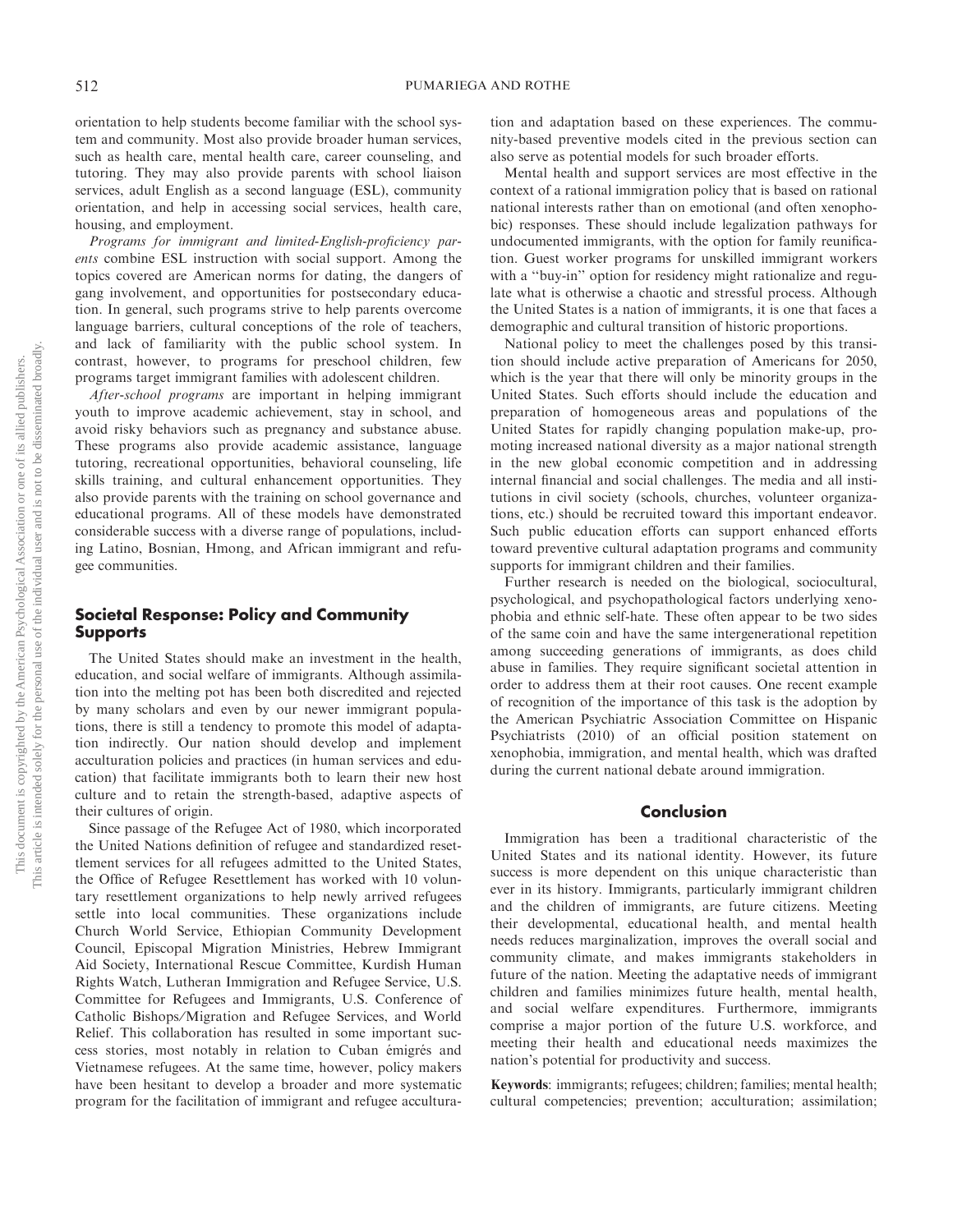ethnic disparities; ethnically specific services; xenophobia; immigration policy; racism; acculturative family distancing; schoolbased programs

#### References

- American Psychiatric Association Committee on Hispanic Psychiatrists. (2010). Position statement on xenophobia, immigration, and mental health. American Journal of Psychiatry, 167, 726.
- Arroyo, W., & Eth, S. (1985). Children traumatized by Central American warfare. In S. Eth & R. Pynoos (Eds.), Post-traumatic stress disorder in children (pp. 103–117). Washington, DC: American Psychiatric Press.
- Berry, J. W. (1980). Acculturation as varieties of adaptation. In A. M. Padilla (Ed.), Acculturation: Theory, models, and some new findings (pp. 9–26). Boulder, CO: Westview.
- Berry, J. (1997). Immigration, acculturation, and adaptation. Applied Psychology: An International Review, 46, 5–68.
- Birman, D., Beehler, S., Harris, E. M., Everson, M. L., Batia, K., Liautaud, J., . . . Capella, E. (2008). International family, adult, and child enhancement services (FACES): A community-based comprehensive services model for refugee children in resettlement. American Journal of Orthopsychiatry, 78, 121–132.
- Birman, D., & Taylor-Ritzler, T. (2007). Acculturation and psychological distress among adolescent immigrants from the former Soviet Union: Exploring the mediating effect of family relationships. Cultural Diversity and Ethnic Minority Psychology, 13, 337–346.
- Blue-Banning, M., Turnbull, A., & Pereira, L. (2000). Group action planning as a support strategy for Hispanic families: Parent and professional perspectives. Mental Retardation, 38, 262–275.
- Bui, K., & Takeuchi, D. (1992). Ethnic minority adolescents and the use of community mental health care services. American Journal of Community Psychology, 20, 403–417.
- Buki, L., Ma, T., Strom, R., & Strom, S. (2003). Chinese immigrant mothers of adolescents: Self-perception of acculturation effects on parenting. Cultural Diversity and Ethnic Minority Psychology, 9, 127– 140.
- Camarota, S. (2007). Immigrants in the United States, 2007: A profile of America's foreign-born population. Retrieved August 30, 2010, from the Center for Immigration Studies website: http://www.cis.org/ immigrants\_profile\_2007
- Capps, R., Castañeda, R., Chaudry, A., & Santos, R. (2007). Paying the price: The impact of immigration raids on America's children. Washington, DC: National Council of La Raza and Urban Institute.
- Capps, R., Fix, M., Ost, J., Anderson, J., & Passel, J. (2004). The health and well-being of young children of immigrants. Washington, DC: Urban Institute.
- Cespedes, Y., & Huey, S. (2008). Depression in Latino adolescents: A cultural discrepancy perspective. Cultural Diversity and Ethnic Minority Psychology, 14, 168–172.
- Chaudry, A., Capps, R., Pedroza, J., Castaneda, R., Santos, R., & Scott, M. (2010). Facing our future: Children in the aftermath of immigrant enforcement. Washington, DC: Urban Institute.
- Chow, J., Jaffee, K., & Choi, D. (1999). Use of public mental health services by Russian refugees. Psychiatric Services, 50, 936-940.
- Constantino, G., Malgady, R., & Rogler, L. (1994). Storytelling through pictures: Culturally sensitive psychotherapy for Hispanic children and adolescents. Journal of Clinical Child Psychology, 23, 13–20.
- Cross, T., Bazron, B., Dennis, K., & Isaacs, M. (1989). Towards a culturally competent system of care. Washington, DC: CASSP Technical Assistance Center, Georgetown University, Child Development Center.
- De Rios, M. (1997). Magical realism: A cultural intervention for traumatized Hispanic children. Cultural Diversity and Ethnic Minority Psychology, 3, 159–170.
- Dihn, K., Roosa, M., Tein, J., & Lopez, V. (2002). The relationship between acculturation and problem behavior proneness in a Hispanic youth sample: A longitudinal mediation model. Journal of Abnormal Child Psychology, 30, 295–309.
- Disalver, S. (2001). Unsuspected depressive mania in pre-pubertal Hispanic children referred for the treatment of ''depression'' with history of social ''deviance.'' Journal of Affective Disorders, 67, 187–192.
- Duarte, C., Bird, H., Shrout, P., Wu, P., Lewis-Fernandez, R., Shen, S., & Canino, G. (2008). Culture and psychiatric symptoms in Puerto Rican children: Longitudinal results from one ethnic group in two contexts. Journal of Child Psychology and Psychiatry, 49, 563–572.
- Eaton, D., Kann, L., Kinchen, S., Shanklin, S., Ross, J., Hawkins, J., ... Wechsler, H. (2008). Youth risk behavior surveillance—United States, 2007. Mortality and Morbidity Weekly Reports, 57(SS-04), 1–131.
- Eckholm, E., & Zezima, K. (2010). Six teenagers are charged after classmate's suicide. New York Times. Retrieved August 30, 2010, from http://www.nytimes.com/2010/03/30/us/30bully.html?pagewanted=1
- Ehntholt, K., & Yule, W. (2006). Practitioner review: Assessment and treatment of refugee children and adolescents who have experienced war-related trauma. Journal of Child Psychology and Psychiatry, 47, 1197–1210.
- Erikson, E. (1968). Identity, youth, and crisis. New York, NY: Norton.
- Escobar, J., & Vega, W. (2000). Mental health and immigration's three A's: Where are we and where do we go from here? Journal of Nervous and Mental Disorders, 188, 736–740.
- Farver, J., Narang, S., & Bhadha, B. (2002). East meets west: Ethnic identity, acculturation, and conflict in Asian Indian families. Journal of Family Psychology, 16, 338–350.
- Fenta, H., Hyman, I., & Noh, S. (2004). Determinants of depression among Ethiopian immigrants and refugees in Toronto. Journal of Nervous and Mental Disease, 192, 363–372.
- Glover, S., Pumariega, A., Holzer, C., & Rodriguez, M. (1999). Anxiety symptomatology in Mexican-American adolescents. Journal of Child and Family Studies, 8, 47–57.
- Grames, H. (2006). Depression, anxiety, and ataque de nervios: The primary mental health care model in a Latino population. Journal of Systemic Therapies, 25, 58–72.
- Hamill, S. (2008). Mexican's death bares a town's ethnic tension. New York Times. Retrieved August 30, 2010, from http://www.nytimes. com/2008/08/05/us/05attack.html?scp=1&sq=Hamill%20Mexicans% 20death%20bares%20town%208%2005%2010&st=cse
- Hsu, E., Davies, C., & Hansen, D. (2004). Understanding mental health needs of Southeast Asian refugees: Historical, cultural, and contextual challenges. Clinical Psychology Review, 24, 193–213.
- Hwang, W. (2006). Acculturative family distancing: Theory, research, and clinical practice. Psychotherapy: Theory, Research, Practice, and Training, 43, 397–409.
- Hwang, W., & Wood, J. (2009). Acculturative family distancing: Links with self-reported symptomatology among Asian Americans and Latinos. Child Psychiatry and Human Development, 40, 123–138.
- Juszczak, L., Melinkovich, P., & Kaplan, D. (2003). Use of health and mental health services by adolescents across multiple delivery sites. Journal of Adolescent Health, 32(6 Suppl.), 108–118.
- Kaplan, C., Turner, S., Piotrkowski, C., & Silber, E. (2009). Club Amigas: A promising response to the needs of adolescent Latinas. Child and Family Social Work, 14, 213–221.
- Kataoka, S., Langley, A., Stein, B., Jaycox, L., Zhang, L., Sanchez, N., & Wong, M. (2009). Violence exposure and PTSD: The role of English language fluency in Latino youth. Journal of Child and Family Studies, 18, 334–341.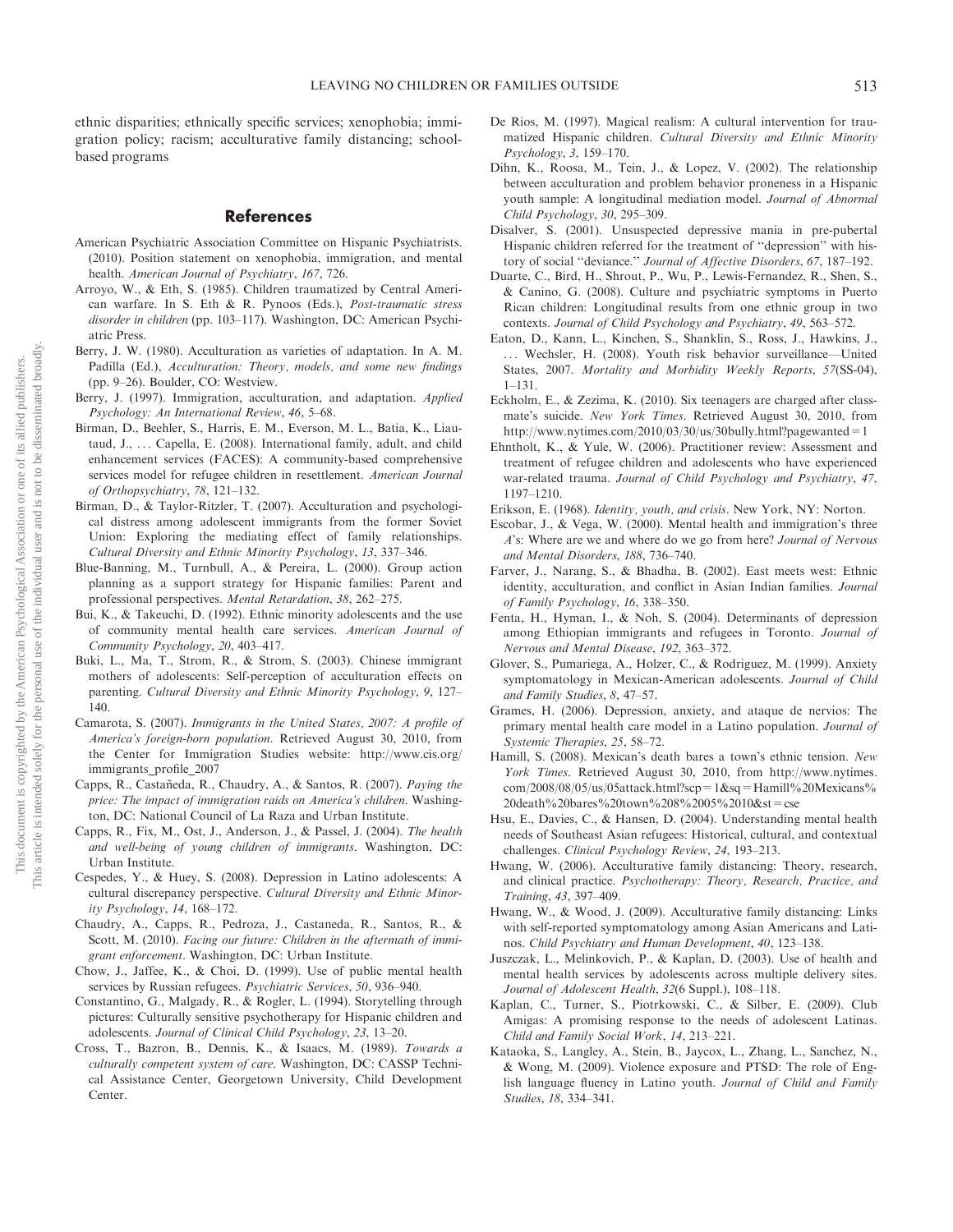- 514 PUMARIEGA AND ROTHE
- Kataoka, S., Stein, B., Jaycox, L., Wong, M., Escudero, P., Tu, ... Fink, A. (2003). A school-based mental health program for traumatized Latino immigrant children. Journal of the American Academy of Child and Adolescent Psychiatry, 42, 311–318.
- Kim, S., Chen, Q., Li, J., Huang, X., & Moon, U. (2009). Parent– child acculturation, parenting, and adolescent depressive symptoms in Chinese immigrant families. Journal of Family Psychology, 23, 426–437.
- Kim, U., & Choi, S. (1994). Individualism, collectivism, and child development: A Korean perspective. In P. M. Greenfield & R. R. Cocking (Eds.), Cross-cultural roots of minority child development (pp. 227– 257). Hillsdale, NJ: Erlbaum.
- Lahey, B., Flagg, E., Bird, H., Schwab-Stone, M., Canino, G., Dulcan, M., & Regier, D. (1996). The NIMH Methods for the Epidemiology of Child and Adolescent Mental Disorders (MECA) study: Background and methodology. Journal of the American Academy of Child and Adolescent Psychiatry, 35, 855–864.
- Lau, A., Jernewall, N., Zane, N., & Myers, H. (2002). Correlates of suicidal behaviors among Asian American outpatient youths. Cultural Diversity and Ethnic Minority Psychology, 8, 199–213.
- Leslie, L., Weckerly, J., Landsverk, J., Hough, R., Hurlburt, M., & Wood, P. (2003). Racial/ethnic differences in the use of psychotropic medication in high-risk children and adolescents. Journal of the American Academy of Child and Adolescent Psychiatry, 42, 1433–1442.
- Liu, L., Lau, A., Chen, A., Dinh, K., & Kim, S. (2009). The Influence of maternal acculturation, neighborhood disadvantage, and parenting on Chinese-American adolescents' conduct problems: Testing the segmented assimilation hypothesis. Journal of Youth and Adolescence, 38, 691–702.
- Martinez, C., McClure, H., & Eddy, J. (2009). Language brokering contexts and behavioral and emotional adjustment among Latino parents and adolescents. Journal of Early Adolescence, 29, 71–98.
- McGrogan, K. L. (1998). The development and pilot test in a community center of a Latino parenting group for limited-literacy, Spanish-speaking families with children at risk. Unpublished doctoral dissertation, Rutgers University, New Brunswick, NJ.
- Mena, M., Mitrani, V., Muir, J., & Santiestaban, D. (2008). Extended parent-child separations: Impact on Hispanic substance abusing adolescents. Journal of Specialists in Pediatric Nursing, 13, 50–52.
- Morse, A. (2005). A look at immigrant youth: Prospects and promising practices. Retrieved August 30, 2010, from National Conference of State Legislatures website http://www.ncsl.org/default.aspx?tabid  $=18113$
- Obama, B. (2004). Dreams from my father. New York, NY: Crown. (Original work published 1995)
- Oquendo, M., Ellis, S., Greenwald, S., Malone, K., Weissman, M., & Mann, J. (2001). Ethnic and sex differences in suicide rates relative to major depression in the United States. American Journal of Psychiatry, 158, 1652–1658.
- Phinney, J. (1989). Stages of ethnic identity development in minority group adolescents. Journal of Early Adolescence, 9, 34–49.
- Pina, A., & Silverman, W. (2004). Clinical phenomenology, somatic symptoms, and distress in Hispanic/Latino and European American youths with anxiety disorders. Journal of Clinical Child and Adolescent Psychology, 33, 227–236.
- Portes, A., & Rumbaut, R. (1996). Immigrant America: A portrait (2nd ed.). Berkeley: University of California Press.
- Pumariega, A. (1986). Acculturation and eating attitudes in adolescent girls: A comparative and correlational study. Journal of the American Academy of Child Psychiatry, 25, 276–279.
- Pumariega, A., Glover, S., Holzer, C., & Nguyen, N. (1998). Utilization of mental health services in a tri-ethnic sample of adolescents. Community Mental Health Journal, 34, 145–156.
- Pumariega, A., & Rothe, E. (2003). Cultural considerations in child and adolescent psychiatric emergencies and crises. Child and Adolescent Psychiatric Clinics of North America, 12, 723–744.
- Pumariega, A., Rothe, E., Swanson, J., Holzer, C., Linskey, A., & Quintero-Salinas, R. (in press). Suicidality and acculturation in Hispanic adolescents. In L. Sher & A. Vilens (Eds.), Immigration and mental health: Stress, psychiatric disorders and suicidal behavior among immigrants and refugees. Hauppauge, NY: Nova Science Publishers.
- Pumariega, A., Swanson, J., Holzer, C., Linskey, A., & Quintero-Salinas, R. (1992). Cultural context and substance abuse in Hispanic adolescents. Journal of Child and Family Studies, 1, 75–92.
- Rajecki, D., Ivins, B., & Kidd, R. (1977). Affiliation, xenophobia, and the behavioral organization of the young domestic chicken. Behavioral Biology, 21, 364–379.
- Ramirez, S., Jain, S., Flores-Torres, L. L., Perez, R., & Carlson, R. (2009). The effect of Cuento Therapy on reading achievement and psychological outcomes in Mexican-American students. Professional School Counseling, 12, 252–262.
- Reich, R. (2010). Immigration: Could it solve Social Security, Medicare woes? Christian Science Monitor. Retrieved August 30, 2010, from http://www.csmonitor.com/Business/Robert-Reich-s-Blog/2010/0411/ Immigration-Could-it-solve-Social-Security-Medicare-woes
- Romero, A., Carvajal, S., Valle, F., & Orduña, M. (2007). Adolescent bicultural stress and its impact on mental well-being among Latinos, Asian Americans, and European Americans. Journal of Community Psychology, 35, 519–534.
- Rothe, E. (2008). A psychotherapy model for treating refugee children caught in the midst of catastrophic situations. Journal of the American Academy of Psychoanalysis and Dynamic Psychiatry, 36, 625–642.
- Rothe, E., Lewis, J., Castillo-Matos, H., Martinez, O., Busquets, R., & Martinez, I. (2002). Post-traumatic stress disorder in Cuban children and adolescents after release from a refugee camp. Psychiatric Services, 53, 970–976.
- Rothe, E., & Pumariega, A. (2008). The new face of Cubans in the United States: Cultural process and generational change in an exile community. Journal of Immigrant Studies, 6, 247–266.
- Rotheram-Borus, M., Piacentini, J., Van Rossem, R., Graae, F., Cantwell, C., Castro-Blanco, D., & Feldman, J. (1999). Treatment adherence among Latina suicide attempters. Suicide and Life Threatening Behavior, 29, 319–336.
- Rousseau, C., & Guzder, J. (2008). School-based prevention programs for refugee children. Child and Adolescent Clinics of North America, 17, 533–549.
- Ruiz, P., & Langrod, J. (1976). The role of folk healers in community mental health services. Community Mental Health Journal, 12, 392–398.
- Sackett, G., Holm, R., & Ruppenthal, G. (1976). Social isolation rearing: Species differences in behavior of macaque monkeys. Developmental Psychology, 12, 283–288.
- Santisteban, D., Coatsworth, J., Perez-Vidal, A., Mitrani, V., Jean-Gilles, M., & Szapocznik, J. (1997). Brief structural/strategic family therapy with African American and Hispanic high-risk youth. Journal of Community Psychology, 25, 453–471.
- Santisteban, D., & Mena, M. (2009). Culturally informed and flexible family-based treatment for adolescents: A tailored and integrative treatment for Hispanic youth. Family Process, 48, 253–268.
- Snowden, L., Evans-Cuellar, A., & Libby, A. (2003). Minority youth in foster care: Managed care and access to mental health treatment. Medical Care, 41, 264–274.
- Spiegel, J. (1971). Transactions: The interplay between individual family, and society. New York, NY: Science House.
- Stevens, J., Harman, J., & Kelleher, K. (2004). Ethnic and regional differences in primary care visits for attention deficit hyperactivity disorder (ADHD). Journal of Developmental and Behavioral Pediatrics, 25, 318–325.